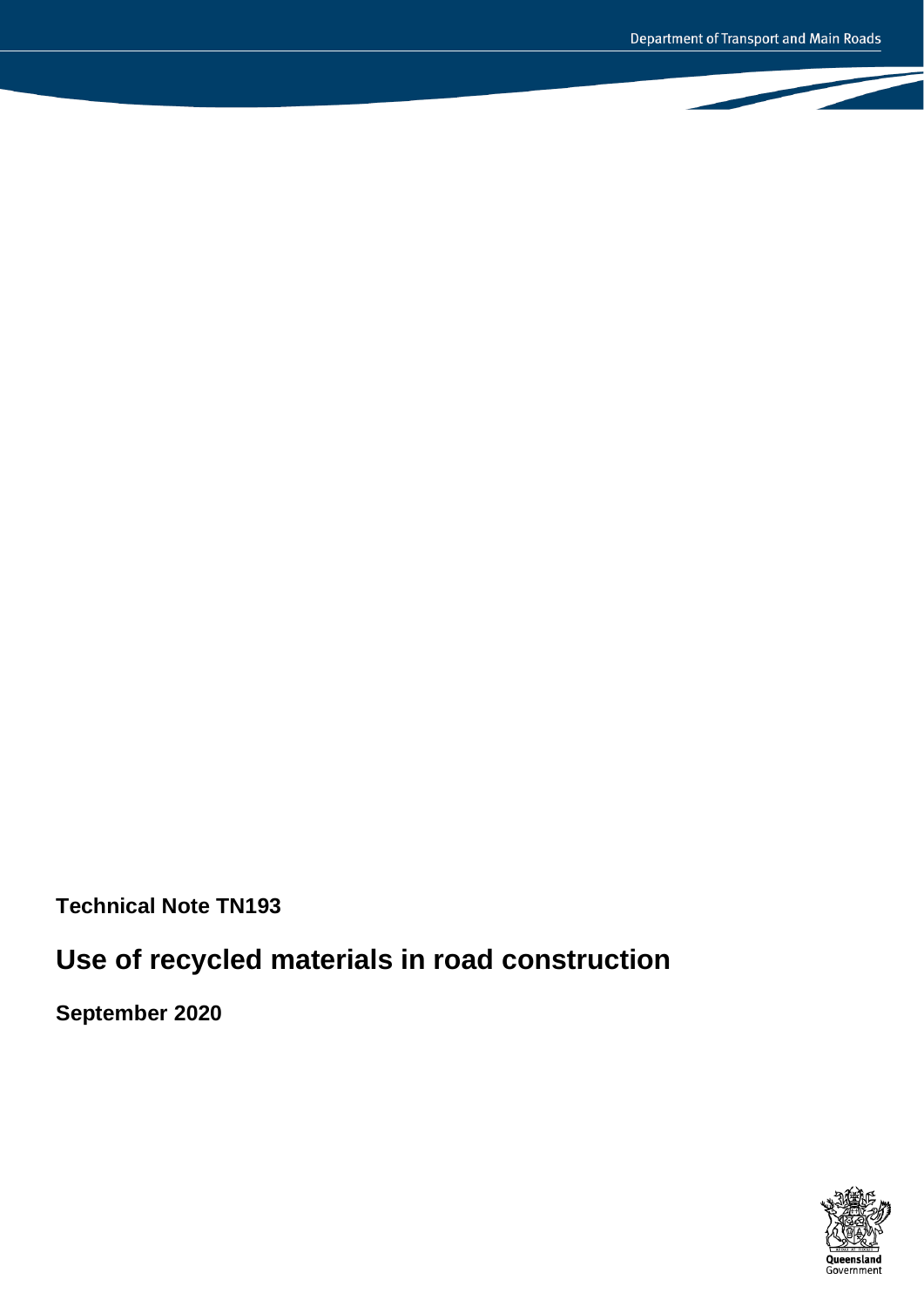# **Copyright**

© The State of Queensland (Department of Transport and Main Roads) 2020.

# **Licence**



This work is licensed by the State of Queensland (Department of Transport and Main Roads) under a Creative Commons Attribution (CC BY) 4.0 International licence.

#### **CC BY licence summary statement**

In essence, you are free to copy, communicate and adapt this work, as long as you attribute the work to the State of Queensland (Department of Transport and Main Roads). To view a copy of this licence, visit[: https://creativecommons.org/licenses/by/4.0/](https://creativecommons.org/licenses/by/4.0/)

#### **Translating and interpreting assistance**



The Queensland Government is committed to providing accessible services to Queenslanders from all cultural and linguistic backgrounds. If you have difficulty understanding this publication and need a translator, please call the Translating and Interpreting Service (TIS National) on 13 14 50 and ask them to telephone the Queensland Department of Transport and Main Roads on 13 74 68.

#### **Disclaime**r

While every care has been taken in preparing this publication, the State of Queensland accepts no responsibility for decisions or actions taken as a result of any data, information, statement or advice, expressed or implied, contained within. To the best of our knowledge, the content was correct at the time of publishing.

#### **Feedback**

Please send your feedback regarding this document to[: tmr.techdocs@tmr.qld.gov.au](mailto:tmr.techdocs@tmr.qld.gov.au)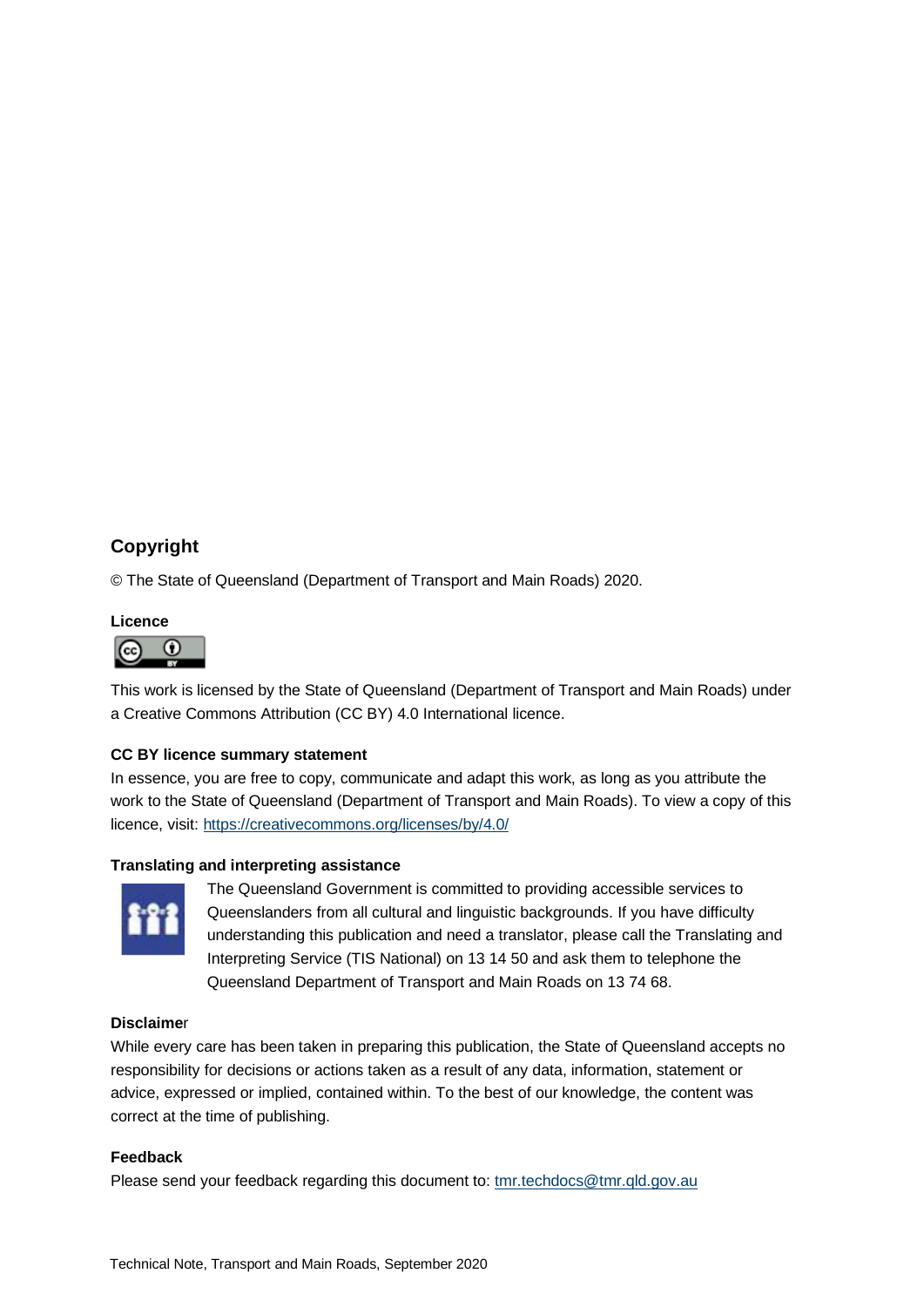# **1 Background**

The Department of Transport and Main Roads is committed to working towards a circular economy.

While research is continuing, the department already has a long history of using recycled materials to reduce waste and emissions to deliver sustainable and reliable transport infrastructure; however, in recent times, the importance of, and interest in, using recycled materials has increased.

This Technical Note provides guidance on the use of recycled materials in road construction using Transport and Main Roads [Technical Specifications,](https://www.tmr.qld.gov.au/business-industry/Technical-standards-publications/Specifications) as well as a brief summary of some of the current areas of research.

The incorporation of recycled materials in the construction, rehabilitation, and maintenance of Queensland roads has several benefits, including:

- reducing the amount of waste sent to landfill
- reducing illegal dumping and littering
- reducing the greenhouse gas emissions generated by the production of new materials and the disposal of waste materials
- reducing our reliance on non-renewable resources
- developing a circular economy where materials are continually reused in their highest and best use
- potentially reducing short and long-term costs, and
- potentially improving network performance.

# **2 Recycled materials**

Recycled materials may be used as alternatives to traditional (often non-renewable) materials or may be used to improve the properties of traditional materials in road construction (for example, fly ash used as a partial cement replacement in concrete or pavement stabilisation).

The types and sources of recycled materials are diverse, and of varying quality and consistency, with not all recycled materials being suitable for road construction. Recycled materials are often waste materials from other processes, with some materials requiring significant processing to ensure their properties are suitable for recycling or reuse into roads.

The requirements for recycled materials and their use are specified in Transport and Main Roads [Technical Specifications.](https://www.tmr.qld.gov.au/business-industry/Technical-standards-publications/Specifications) These requirements are intended to ensure that recycled materials perform to an equivalent or better standard when compared with 'traditional' / non-renewable materials in the intended application. Departing from these specifications may lead to a reduction in performance and/or an increase in whole-of-life costs which is not desirable.

It is important that both recycled and 'traditional' / non-renewable materials meet the department's specified requirements when used on Transport and Main Roads projects, unless otherwise agreed for the purpose of research and development or trials / demonstration projects. Trials and demonstration projects are usually closely monitored following construction. This allows the impacts of any departure from specified requirements to be evaluated and considered before wider use and as part of future specification development.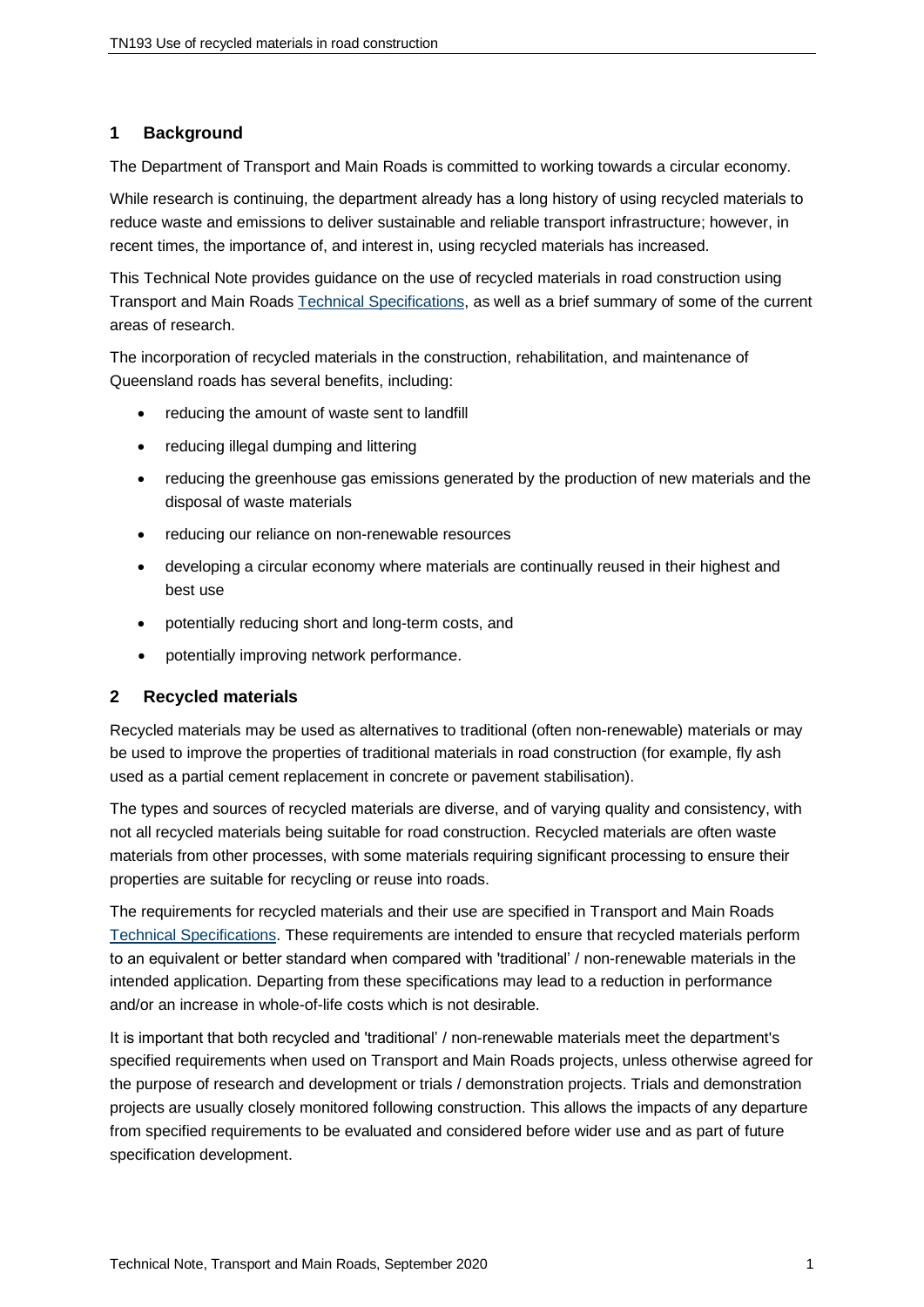Several of the recycled materials permitted or being considered by the department have been developed through the National Asset Centre of Excellence research program (NACOE). NACOE is a collaboration between Transport and Main Roads and the Australian Road Research Board (ARRB) and has a strong focus on sustainability and resilience. More information on NACOE can be obtained from the website [http://nacoe.com.au/.](http://nacoe.com.au/)

Table 2 provides a summary of where recycled materials are currently permitted in Transport and Main Roads Technical Specifications, and a summary of further research that is underway.

|                                                                         | <b>Recycled material</b> |                         |                                                                  |                           |                           |                     |                    |                          |                                                                                    |
|-------------------------------------------------------------------------|--------------------------|-------------------------|------------------------------------------------------------------|---------------------------|---------------------------|---------------------|--------------------|--------------------------|------------------------------------------------------------------------------------|
| <b>Application</b>                                                      | Crushed<br>concrete      | Crushed<br><b>brick</b> | Crushed<br>glass                                                 | <b>RAP</b>                | Crumb<br>rubber           | Fly Ash<br>and Slag | Insitu<br>material | Recycled<br>plastic      | <b>TMR Specification</b>                                                           |
| <b>Unbound pavements</b>                                                | $\checkmark$             | $\sim$                  | $\checkmark$                                                     | $\sim$                    |                           |                     |                    | $\overline{\phantom{a}}$ | MRTS05, MRTS36                                                                     |
| <b>Stabilisation</b>                                                    | $\sim$                   | $\sim$                  | $\mathcal{C}$                                                    | $\boldsymbol{\heartsuit}$ |                           | $\sim$              | $\mathcal{C}$      | ۰                        | MRTS07B,<br>MRTS07C.<br>MRTS08, MRTS09,<br>MRTS10                                  |
| <b>Sprayed sealing</b>                                                  |                          |                         |                                                                  |                           | $\boldsymbol{\heartsuit}$ |                     |                    | R                        | MRTS11, MRTS18,                                                                    |
| <b>Asphalt</b>                                                          |                          |                         | $\mathcal{C}$                                                    | $\boldsymbol{\varsigma}$  | R/D                       | (V<br>(As filler)   | $\sim$             | $\overline{\mathsf{R}}$  | MRTS30, MRTS32,<br><b>MRTS36, MRTS101,</b><br>MRTS102, MRTS103,<br>MRTS18, PSTS112 |
| <b>Concrete</b>                                                         | R.                       |                         | R                                                                |                           |                           | $\checkmark$        |                    |                          | MRTS70*                                                                            |
| <b>Concrete Pavements</b>                                               |                          |                         |                                                                  |                           |                           | $\heartsuit$        |                    |                          | MRTS39, MRTS40                                                                     |
| Earthworks, drainage<br>and backfill                                    | $\checkmark$<br>R        | $\sim$<br>R             | $\sim$<br>R                                                      | $\blacktriangledown$<br>R |                           |                     | $\mathcal{C}$      |                          | MRTS03, MRTS04                                                                     |
| <b>Geosynthetics</b>                                                    |                          |                         |                                                                  |                           |                           |                     |                    | R                        | MRTS27<br>MRTS58<br><b>MRTS100</b><br><b>MRTS104</b>                               |
| Crack &<br>Seat/Rubblisation<br>(Concrete pavements)                    |                          |                         |                                                                  |                           |                           |                     | R                  |                          |                                                                                    |
| <b>Other</b><br>(including road furniture)                              |                          |                         |                                                                  |                           |                           |                     |                    | R                        |                                                                                    |
| $\sqrt{\phantom{a}}$ = currently permitted within specified limits/uses |                          |                         | $R$ = Research underway<br>$D =$ Demonstration projects underway |                           |                           |                     |                    |                          |                                                                                    |

*Table 2 – Overview of recycled material uses and relevant specifications*

#### **Note**

\* Recycled crushed concrete and crushed glass are currently only being considered as partial aggregate replacements for non-structural concrete.

# *2.1 Crumb rubber*

Crumb rubber is derived from end-of-life tyres. Rubber and carbon black represent approximately 70% of the weight of a tyre. To make crumb rubber, end-of-life tyres are shredded, then further processed into a crumb. A high-value application for these materials is as crumb rubber modified (CRM) bitumen for use in road construction.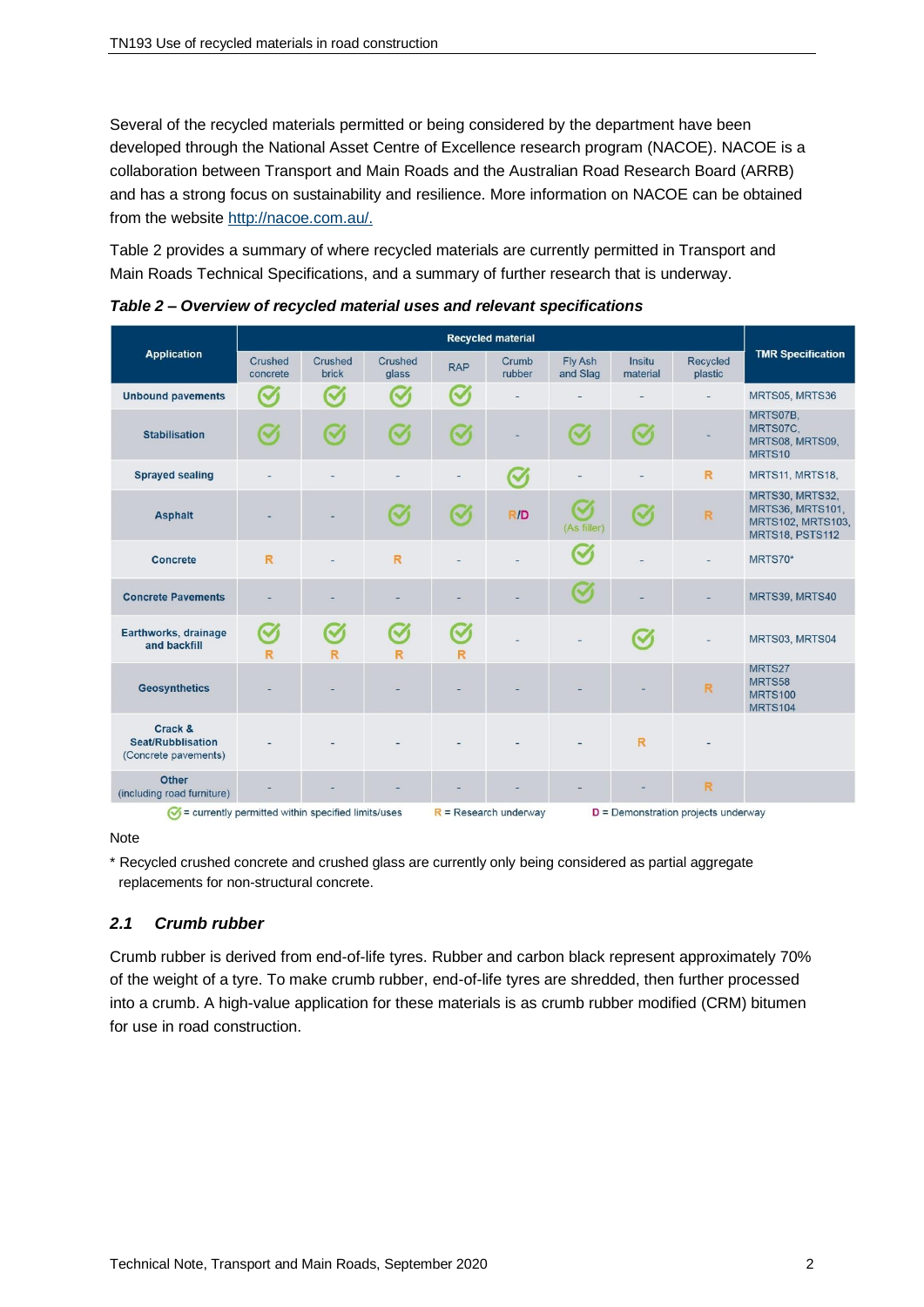*Figure 2.1 – Crumb rubber used in CRM binder*



CRM binder is used extensively in sprayed sealing, with MRTS11 *[Sprayed Bituminous Surfacing](https://www.tmr.qld.gov.au/business-industry/Technical-standards-publications/Specifications/5-Pavements-Subgrade-and-Surfacing)  [\(Excluding Emulsion\)](https://www.tmr.qld.gov.au/business-industry/Technical-standards-publications/Specifications/5-Pavements-Subgrade-and-Surfacing)* being updated to permit Contractors to substitute a CRM binder in many cases where a conventional polymer modified binder (PMB) is specified. CRM sealing binders can be either field or factory blended products and usually contain approximately 15% crumb rubber.

Experience has shown that CRM sealing binders:

- can be successfully transported for extended distances and still conform at the point of use without segregation problems
- perform as well as, if not better than, conventional binders when stored, handled and used correctly, and
- can often be a lower-cost alternative to conventional binders.

Transport and Main Roads has also developed a Project Specific Technical Specification (PSTS) for open graded and gap graded asphalt that utilises a CRM binder containing approximately 18–20% crumb rubber. Several demonstration projects have been undertaken by the department and local government using PSTS112. It is expected that these mixes will provide superior performance to conventional asphalt mixes that otherwise conform with MRTS30 *[Asphalt Pavements](https://www.tmr.qld.gov.au/business-industry/Technical-standards-publications/Specifications/5-Pavements-Subgrade-and-Surfacing)* (the departments general asphalt specification). A copy of PSTS112 *Crumb Rubber Modified Asphalt* can be made available for project specific usage by contacting Transport and Main Roads Director (Pavements, Research and Innovation).

|                    | <b>Specification</b>                               | <b>Application</b>                    |
|--------------------|----------------------------------------------------|---------------------------------------|
| MRTS <sub>11</sub> | Sprayed Bituminous Treatments (Excluding Emulsion) | Sprayed sealing                       |
| MRTS <sub>18</sub> | Polymer Modified Binder (including Crumb Rubber)   | Binder manufacture and<br>supply      |
| <b>PSTS112</b>     | <b>Crumb Rubber Modified Asphalt</b>               | Gap graded and open<br>graded asphalt |

#### *2.2 Reclaimed asphalt pavement (RAP)*

When asphalt is removed for reconstruction or resurfacing, the processed material can be recycled back into pavements as reclaimed asphalt pavement (RAP).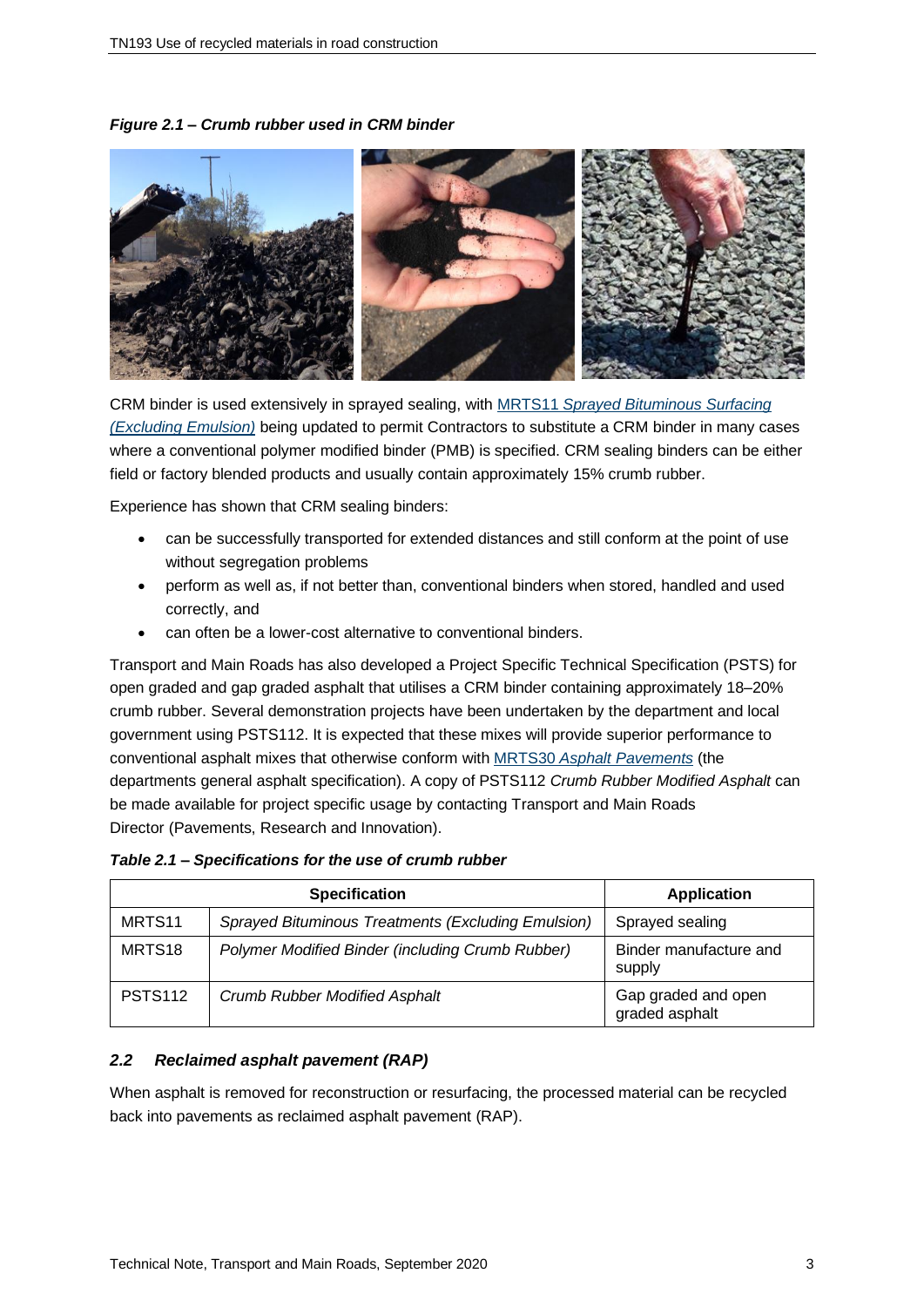Due to the residual bitumen (binder) contained in RAP, it is generally preferable to recycle RAP (where it is not mixed with other material) into asphalt, whereby the amount of new binder needed can be reduced.

*Figure 2.2 – Reclaimed asphalt pavement*



Current Transport and Main Roads specifications allow the incorporation of RAP into dense graded asphalt mixes for surfacing, intermediate, base and corrector courses. MRT30 *[Asphalt Pavements](https://www.tmr.qld.gov.au/business-industry/Technical-standards-publications/Specifications/5-Pavements-Subgrade-and-Surfacing)*, MRTS32 *High Modulus Asphalt (EME2)* and MRTS102 *[Reclaimed Asphalt Pavement Material](https://www.tmr.qld.gov.au/business-industry/Technical-standards-publications/Specifications/5-Pavements-Subgrade-and-Surfacing)* set out the requirements for RAP that is used in asphalt.

RAP can be used in asphalt within the following limits – up to:

- 20% in dense graded surfacing courses
- 40% in dense graded asphalt in other applications, and
- 15% in high modulus asphalt (EME2 Enrobés á Module Elevé).

The use of RAP in stone mastic and open graded asphalt is not permitted.

Transport and Main Roads allows the incorporation of up to 15% RAP into asphalt mixes without any additional requirements; however, for the use of higher percentages of RAP, the requirements specified in Technical Note 183 *[Use of High Percentages of Reclaimed Asphalt Pavement \(RAP\)](https://www.tmr.qld.gov.au/business-industry/Technical-standards-publications/Technical-Notes/Technical-Notes-Index)  [Material in Dense Graded Asphalt](https://www.tmr.qld.gov.au/business-industry/Technical-standards-publications/Technical-Notes/Technical-Notes-Index)* must be followed.

In some circumstances, it may be desirable to use RAP in other applications, such as unbound pavements or fill – for example, where the greenhouse gas emissions and/or costs to remove RAP and imported fill are higher or the RAP is mixed with other material.

'Second class' RAP that is mixed with granular, subgrade or other materials should not be used in asphalt.

RAP can be incorporated into unbound pavement material as detailed in MRTS05 *[Unbound](https://www.tmr.qld.gov.au/business-industry/Technical-standards-publications/Specifications/5-Pavements-Subgrade-and-Surfacing)  [Pavements](https://www.tmr.qld.gov.au/business-industry/Technical-standards-publications/Specifications/5-Pavements-Subgrade-and-Surfacing)* and may be considered as a fill material in accordance with MRTS04 *[General Earthworks](https://www.tmr.qld.gov.au/business-industry/Technical-standards-publications/Specifications/3-Roadworks-Drainage-Culverts-and-Geotechnical)*.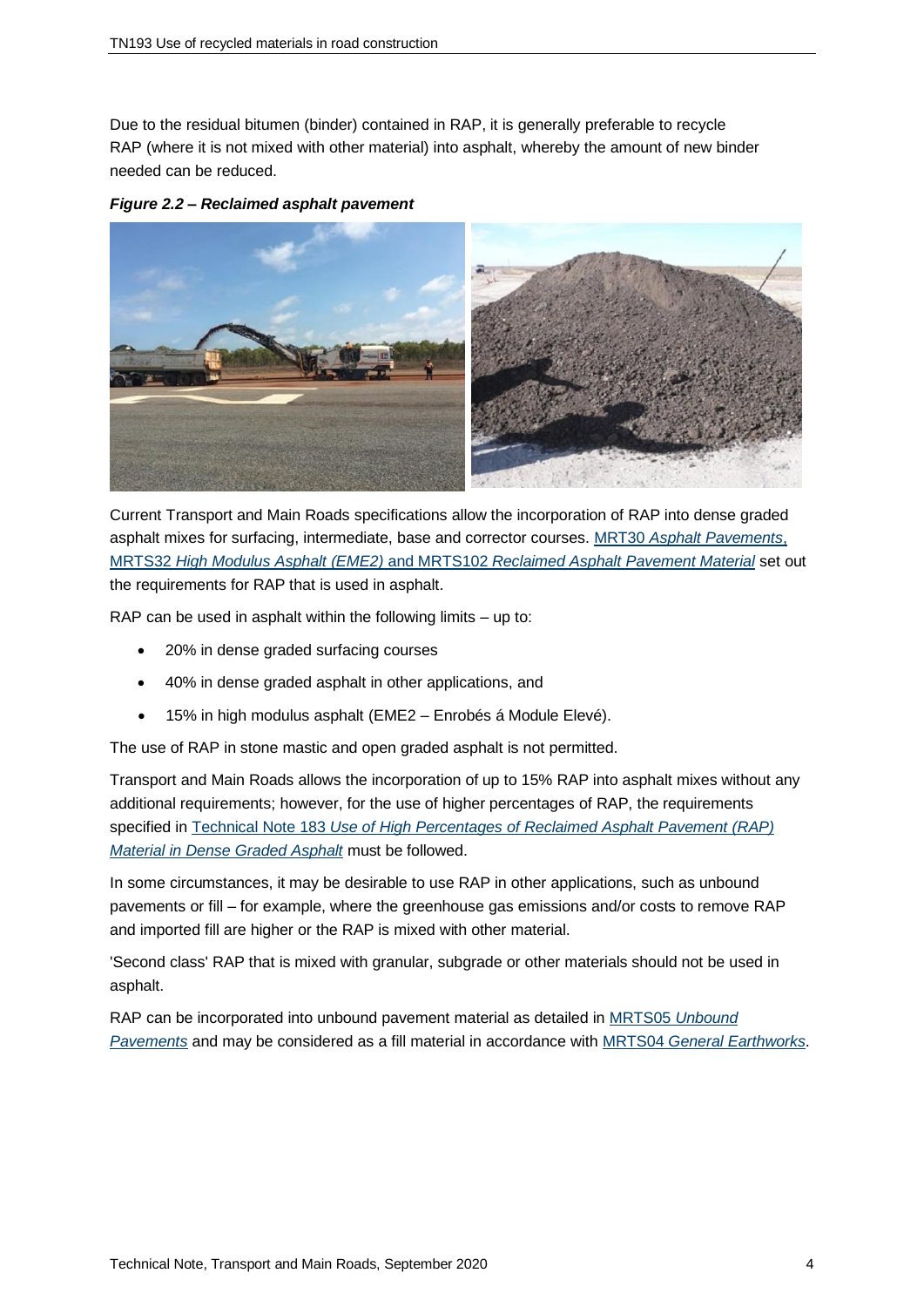In summary, some of the benefits of incorporating RAP into pavements include:

- reduced cost (especially in asphalt where the amount of new binder can be reduced)
- equivalent performance to traditional materials
- reducing the consumption of non-renewable materials (aggregate and binder), and
- reducing the amount of waste sent to landfill.

*Table 2.2 – Specifications for the use of RAP*

|                    | <b>Specification</b>                                                      | <b>Application</b>                                                                                                                |
|--------------------|---------------------------------------------------------------------------|-----------------------------------------------------------------------------------------------------------------------------------|
| MRTS05             | <b>Unbound Pavements</b>                                                  | Unbound pavement<br>materials                                                                                                     |
| MRTS07B            | Insitu Stabilised Pavements using Cement or<br><b>Cementitious Blends</b> | Stabilised pavements<br>Note - these specifications refer<br>to MRTS05 Unbound<br>Pavements for recycled material<br>requirements |
| MRTS07C            | Insitu Stabilised Pavements using Foamed Bitumen                          |                                                                                                                                   |
| MRTS08             | Plant-Mixed Heavily Bound (Cemented) Pavements                            |                                                                                                                                   |
| MRTS09             | Plant-Mixed Pavement Layers Stabilised Using<br><b>Foamed Bitumen</b>     |                                                                                                                                   |
| MRTS <sub>10</sub> | <b>Plant-Mixed Lightly Bound Pavements</b>                                |                                                                                                                                   |
| MRTS30             | <b>Asphalt Pavements</b>                                                  | Asphalt                                                                                                                           |
| MRTS32             | High Modulus Asphalt (EME2)                                               |                                                                                                                                   |
| <b>MRTS102</b>     | <b>Reclaimed Asphalt Pavement Material</b>                                |                                                                                                                                   |

## *2.3 Recycled aggregates*

In addition to RAP, a range of recycled aggregates including concrete, brick and glass can be used as an alternative to natural and quarried aggregates and sand.

Some of the benefits of using recycled aggregates include:

- potential cost savings
- reduction in the use of non-renewable resources
- reduction in the amount of waste sent to landfill
- reduction in greenhouse gas (GHG) emissions, and
- equivalent performance to traditional materials when used in the correct application.

#### *Figure 2.3 – Recycled concrete, brick and glass*

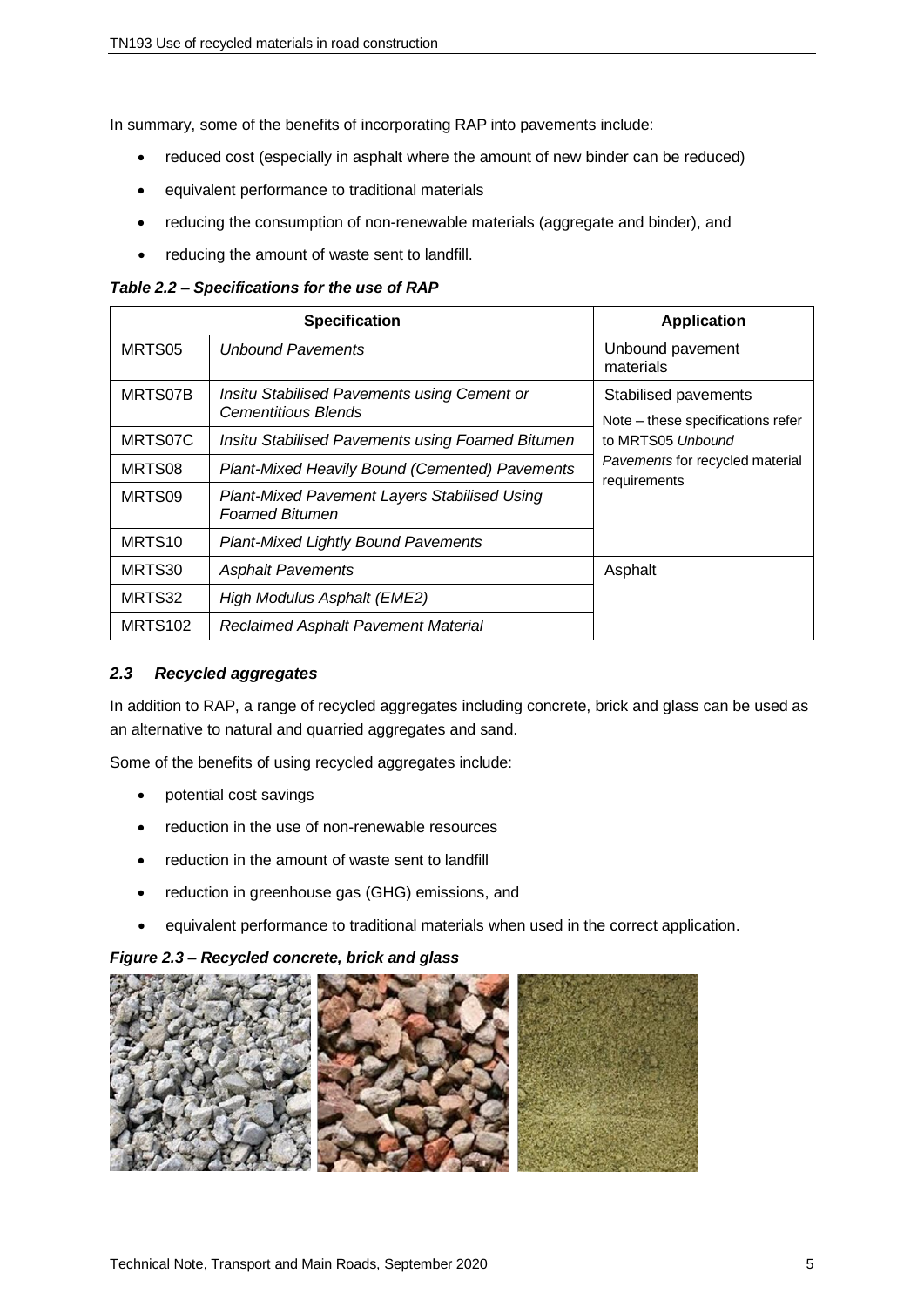# **2.3.1 Crushed concrete**

Crushed concrete is typically sourced from construction and demolition waste, including returned hardened concrete and concrete washout. It principally consists of aggregate coated with hydrated cement, and cementitious fines derived from cement mortar. Processing of crushed concrete involves the removal of contaminants such as steel, plastics and timber, as well as crushing and screening.

Crushed concrete can be used in bound and unbound pavements. NACOE research is underway to consider its use as a partial aggregate replacement in non-structural concrete as well as in earthworks, drainage and backfill materials.

# **2.3.2 Crushed brick**

Crushed brick is typically sourced from construction and demolition waste. It principally consists of hardened clay bricks but may also include some crushed concrete and cement / lime mortar.

Crushed brick can be used in unbound and bound pavements.

# **2.3.3 Crushed glass**

Recycled crushed glass (RCG) used in road construction is produced from food and beverage containers that are typically not suitable (or processing is uneconomical) for being recycled back into glass. Typically, this glass is sourced from municipal kerbside recycling (yellow-topped bins).

RCG can be used within the following limits – up to:

- 20% in unbound pavements
- 10% in dense graded asphalt layers (other than surfacings), and
- 2.5% in dense graded asphalt surfacings.

NACOE research is currently underway to investigate the use of recycled glass as a partial sand replacement in non-structural concrete and as drainage / bedding media.

The removal of potential contaminants such as plastic and metal lids, paper from bottle labels, sugar residue, and other contaminants from co-mingled recycling is a potential issue for the use of RCG. Suppliers need to ensure that material is sufficiently clean for the intended use.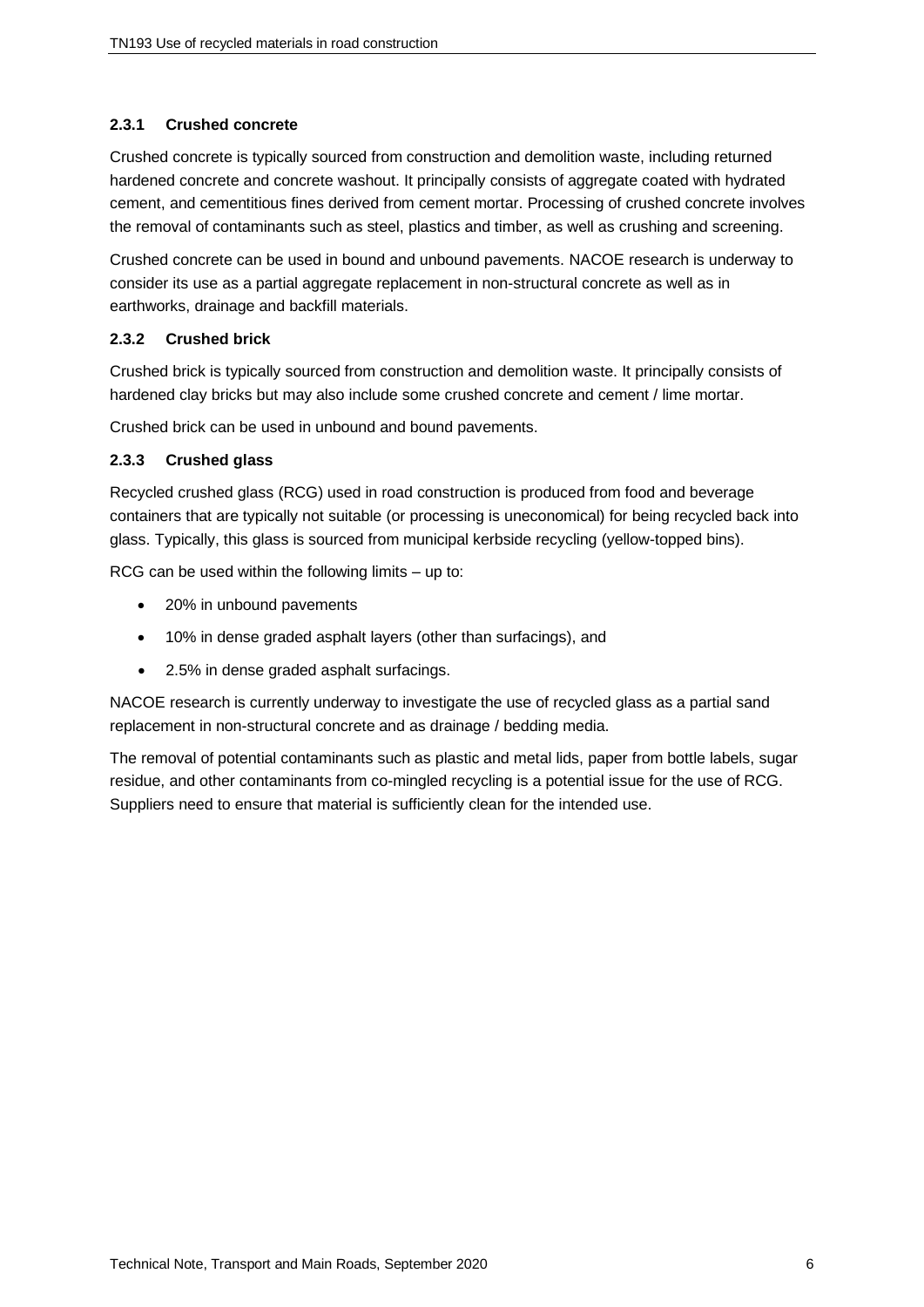|                     | <b>Specification</b>                                                         | <b>Application</b>                                                             |  |
|---------------------|------------------------------------------------------------------------------|--------------------------------------------------------------------------------|--|
| MRTS05              | <b>Unbound Pavements</b>                                                     | Unbound pavement<br>materials                                                  |  |
| MRTS07B             | Insitu Stabilised Pavements using Cement or<br><b>Cementitious Blends</b>    | Stabilised pavements<br>Note – these specifications refer<br>to MRTS05 Unbound |  |
| MRTS07C             | Insitu Stabilised Pavements using Foamed Bitumen                             |                                                                                |  |
| MRTS08              | Plant-Mixed Heavily Bound (Cemented) Pavements                               | <i>Pavements</i> for recycled material<br>requirements                         |  |
| MRTS09              | <b>Plant-Mixed Pavement Layers Stabilised Using</b><br><b>Foamed Bitumen</b> |                                                                                |  |
| MRTS <sub>10</sub>  | <b>Plant-Mixed Lightly Bound Pavements</b>                                   |                                                                                |  |
| MRTS36              | Recycled Glass Aggregate                                                     | Unbound pavements and<br>asphalt                                               |  |
| MRTS30              | <b>Asphalt Pavements</b>                                                     | Asphalt                                                                        |  |
| MRTS <sub>101</sub> | <b>Aggregates for Asphalt</b>                                                |                                                                                |  |

*Table 2.3.3 – Specifications for the use of recycled aggregates*

# *2.4 Fly ash and blast furnace slag*

Fly ash and blast furnace slag are industrial by-products of coal combustion and steel production, respectively. Both products can be blended with and used as a partial replacement for General Purpose (GP) cement in concrete and pavements. Silica fume, which is a by-product of certain high-end metal processing operations is also used in more aggressive environments for structural concrete.

The use of fly ash, ground granulated blast-furnace slag (slag) and silica fume as supplementary cementitious materials (SCM) is well-proven to increase the durability and sustainability of concrete.

MRTS70 *[Concrete](https://www.tmr.qld.gov.au/business-industry/Technical-standards-publications/Specifications/2-Bridges-Marine-and-Structures)* (the department's specification for structural concrete) requires the replacement of GP cement with a minimum of 25% fly ash or with 60–70% slag to meet Alkali Silica Reaction (ASR)-mitigation requirements. In more aggressive 'Exposure Class C' environments, typical of salt water or acid sulphate soil exposure, MRTS70 *Concrete* requires up to 50% cement replacement with a combination of fly ash and slag, up to 40% replacement with fly ash and silica fume, or 60–70% replacement of cement with slag alone.

While all of these SCMs improve concrete durability, there are also significant environmental and economic benefits from the use of these materials.

MRTS40 *[Concrete Pavement Base](https://www.tmr.qld.gov.au/business-industry/Technical-standards-publications/Specifications/5-Pavements-Subgrade-and-Surfacing)* allows cementitious materials to be comprised of up to 40% fly ash or 65% slag, or intermediate combinations of both. MRTS39 *[Lean Mix Concrete Sub-base for](https://www.tmr.qld.gov.au/business-industry/Technical-standards-publications/Specifications/5-Pavements-Subgrade-and-Surfacing)  [Pavements](https://www.tmr.qld.gov.au/business-industry/Technical-standards-publications/Specifications/5-Pavements-Subgrade-and-Surfacing)* requires the cementitious material to include a minimum of 40% fly ash.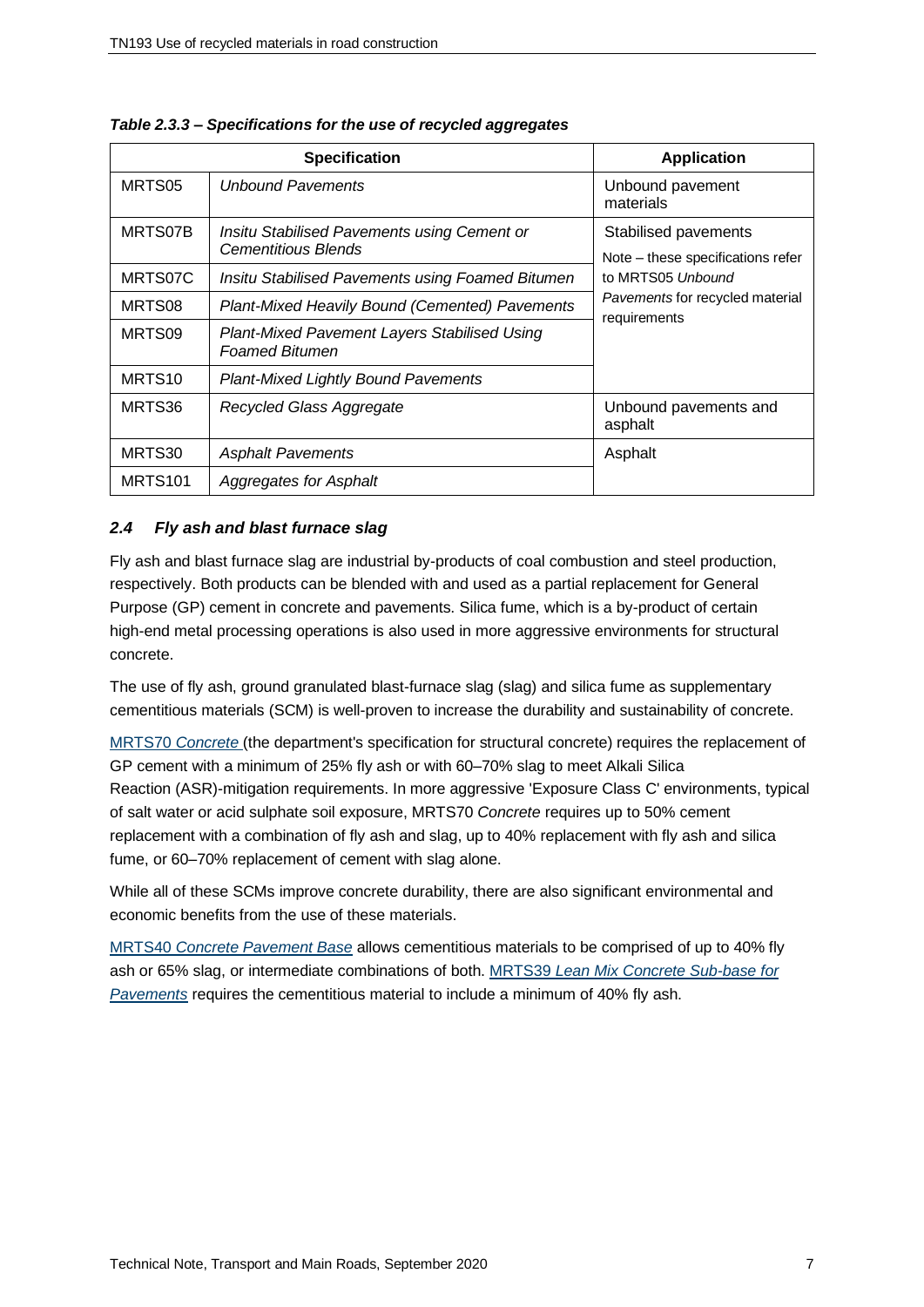# *Figure 2.4 – Fly ash*



Source: <https://www.adaa.asn.au/uploads/default/files/aerial-view-of-ash-dam-4.jpg> (aerial photo)

Up to 70% of the stabilising agent used in plant-mixed or insitu stabilised lightly and heavily bound pavements can be made up of fly ash or slag. The use of fly ash and slag in these applications can extend working times and aids in the blending of low quantities of stabilising agents. While an upper limit is not specified, experience has shown that a minimum of 30% GP cement (in the cementitious binder blend) is typically required for effective stabilisation.

Fly ash can also be used as an asphalt filler and as a component of the secondary stabilising agent in plant-mixed foamed bitumen materials.

As slag is not produced in Queensland, it is not commonly used as an aggregate by the department.

Some of the benefits of using fly ash and slag include:

- reduction in costs
- significant reductions in GHG emissions, and
- reduction of the heat of hydration as well as improved durability and AS -resistance.

#### *Table 2.4 – Specifications for the use of fly ash and slag*

|                    | <b>Specification</b>                                                      | <b>Application</b>     |
|--------------------|---------------------------------------------------------------------------|------------------------|
| MRTS07B            | Insitu Stabilised Pavements using Cement or<br><b>Cementitious Blends</b> | Pavement stabilisation |
| MRTS08             | <b>Plant-Mixed Heavily Bound (Cemented) Pavements</b>                     |                        |
| MRTS09             | Plant-Mixed Pavement Layers Stabilised Using<br><b>Foamed Bitumen</b>     |                        |
| MRTS <sub>10</sub> | <b>Plant-Mixed Lightly Bound Pavements</b>                                |                        |
| MRTS39             | Lean Mix Concrete Sub-base for Pavements                                  | Concrete               |
| MRTS40             | Concrete Pavement Base                                                    |                        |
| MRTS70             | Concrete                                                                  |                        |
| <b>MRTS103</b>     | <b>Fillers for Asphalt</b>                                                | Fillers in asphalt     |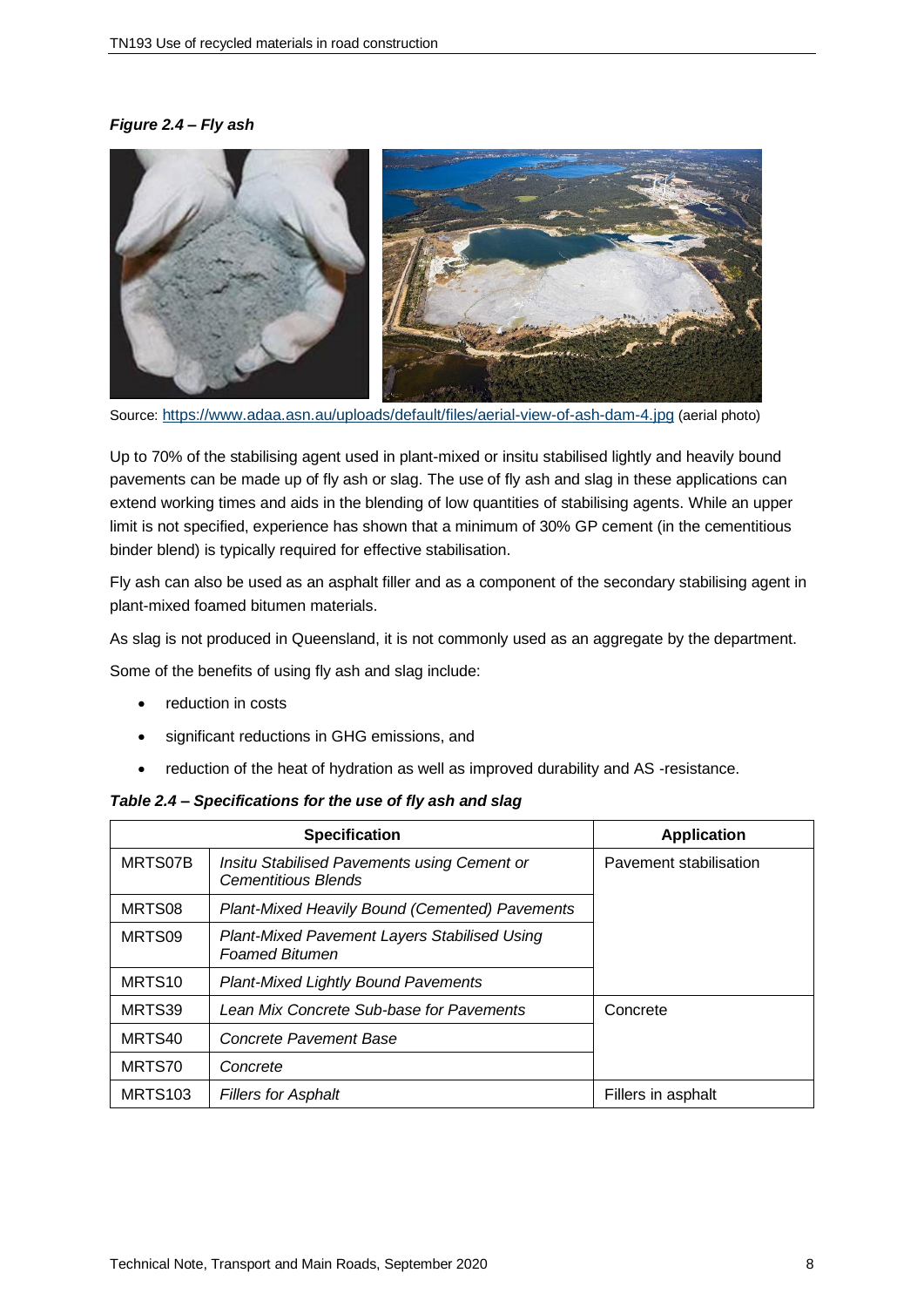# *2.5 Recycled plastic*

The use of recycled plastics in roads is a current area of focus for the department.

NACOE research is underway to identify and develop the potential uses for recycled plastics in road construction. Potential uses may include:

- asphalt and sprayed seals
- **geosynthetics**
- railway sleepers
- bike paths and footpaths
- noise and retaining walls
- pipes, conduits and pits
- fencing, barriers, bollards, wheel stops and kerbs
- signage and other roadside furniture
- safety accessories equipment (such as traffic cones)
- drinking fountains, bins, tables, seats, artwork, garden edging, tree stakes, and architectural screens, and
- as structural and non-structural lumber including for formwork, wharves, jetties, decking, and so on.

The key objectives of this research include:

- identifying plastic waste streams that may be viable for recycling into roads
- encouraging industry to consider the types of plastics that are being produced and the potential to produce / recover more plastics that could be recycled in these applications
- understanding the performance of recycled plastics relative to conventional materials
- managing the risks of causing harm to the environment, community and workers during both construction and operation
- ensuring the materials are suitable for re-recycling without excessive additional requirements
- undertaking and monitoring trials and demonstrations of the use of recycled plastics in roads, and
- where appropriate, developing standards and guidelines to procure these materials, noting that they are predominantly proprietary and may be difficult to address with conventional specifications.

The development of specifications for the use of recycled plastics in roads will be considered based on these research outcomes. In the interim, industry has begun developing materials under existing specification frameworks, for example geosynthetics.

In other cases, proprietary products have been developed that do not fit within current procurement practices or specifications, and non-standard processes may need to be developed to incorporate these products into Transport and Main Roads projects.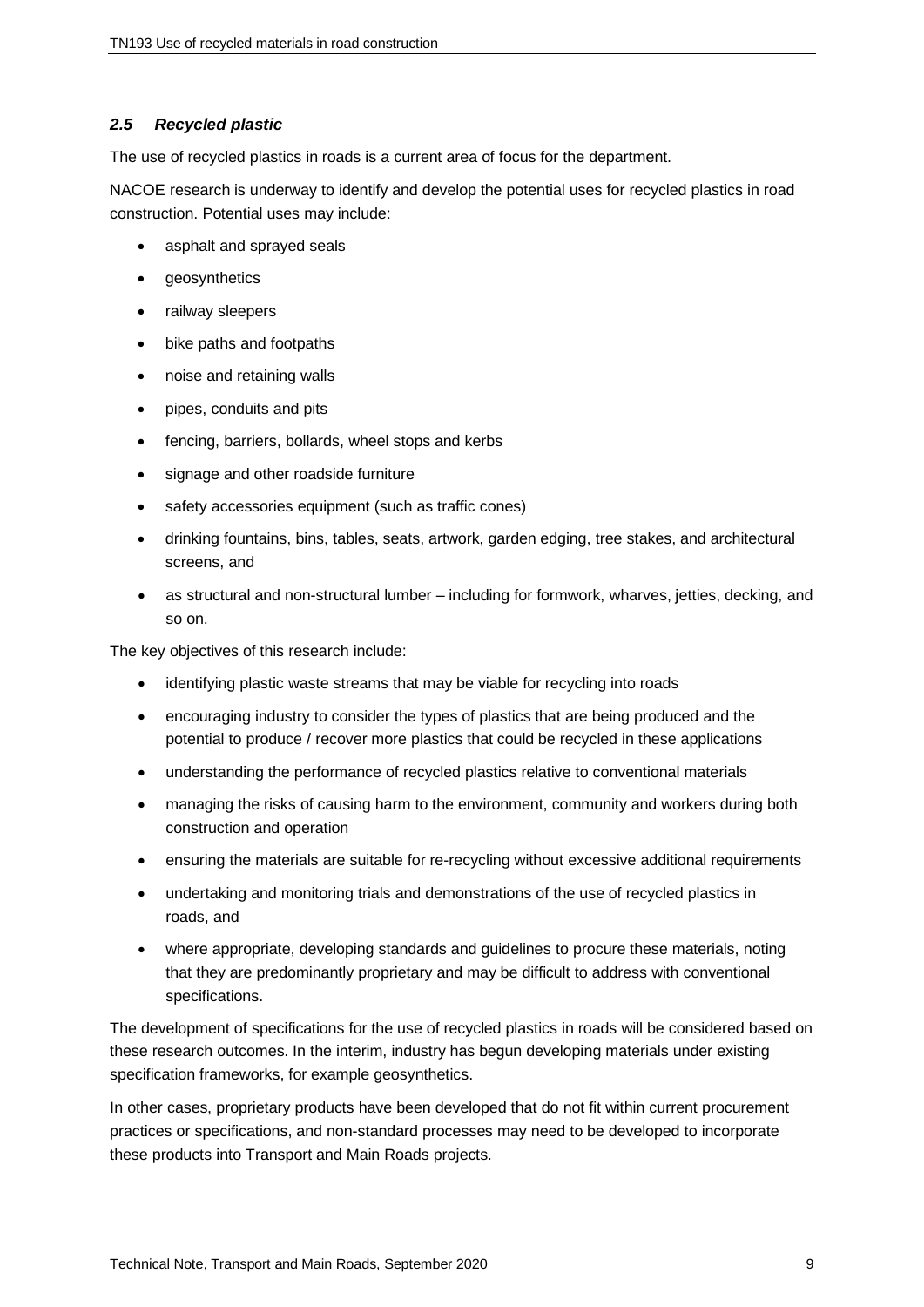There are also recycled plastic fibres currently in the market that can be used as a reinforcement for concrete in non-critical / non-structural slab on ground applications (such as footpaths and bikepaths). The department is currently developing a specification for the use of plastic fibres (both virgin and recycled) for use in concrete in these applications.

# **3 Insitu recycling**

# *3.1 Insitu stabilisation*

Insitu stabilisation is the process of blending existing materials with stabilising agents (including fly ash, slag, lime, foamed bitumen, and cement) to strengthen and rejuvenate the soil and/or pavement structure without removing the material.



## *Figure 3.1 – Insitu stabilisation works*

Some of the benefits of using insitu stabilisation are the:

- Re-use of existing pavement materials without the need to use non-renewable resources
- reducing the amount of waste sent to landfill
- reducing the amount of material haulage required
- improving the properties and performance of existing materials
- improving the durability and flood resilience of existing pavement materials, and
- significant reductions in construction time and traffic impacts.

#### *Table 3.1 – Specifications for insitu stabilisation*

|         | <b>Specification</b>                                                      | <b>Application</b>            |
|---------|---------------------------------------------------------------------------|-------------------------------|
| MRTS07A | Insitu Stabilised Subgrades using Quicklime or<br><b>Hydrated Lime</b>    | Insitu pavement stabilisation |
| MRTS07B | Insitu Stabilised Pavements using Cement or<br><b>Cementitious Blends</b> |                               |
| MRTS07C | Insitu Stabilised Pavements using Foamed Bitumen                          |                               |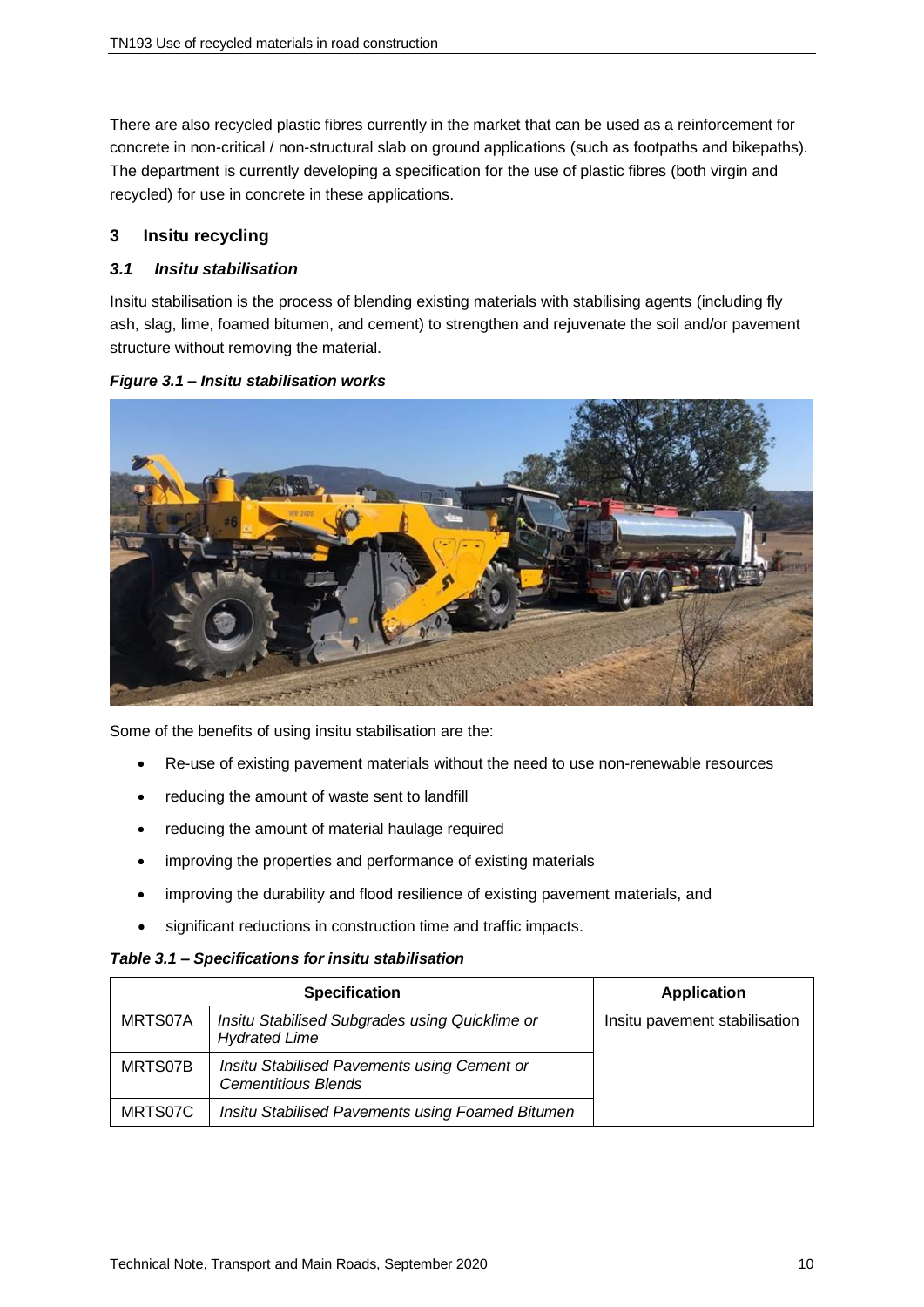# *3.2 Hot-in-place asphalt recycling*

Hot-in-place asphalt recycling (HIPAR) is an insitu process used to recycle an existing asphalt pavement. A mobile recycling plant heats, scarifies, remixes, re-lays and compacts the top asphalt layer. New binder, recycling additives, new asphalt mix, new aggregate, or combinations of these may be added to obtain an end product with the desired characteristics.

Some benefits of HIPAR include:

- reducing consumption of non-renewable materials
- minimising waste
- minimising disruptions to traffic, and
- potential to be more economical than resurfacing with a new layer of asphalt.

HIPAR was first used by Transport and Main Roads in 1990. In the first 10 years, an area of approximately 2 million m² was recycled.

Most of the early HIPAR projects involved recycling asphalt made with Class 320 bitumen. The demand for HIPAR declined during the 2000s due to the increased use of polymer modified bitumen in asphalt.

Since this time, local research and overseas experience has shown that the HIPAR process can be successfully used on polymer modified asphalts without adversely affecting the binder properties. To verify the possibility of recycling polymer modified asphalt, the department undertook a successful demonstration project on Southport Burleigh Road in December 2015.

#### *Figure 3.2 – HIPAR recycling works*



Currently, the department does not have a standard specification for HIPAR. Transport and Main Roads' *[Pavement Rehabilitation Manual](https://www.tmr.qld.gov.au/business-industry/Technical-standards-publications/Pavement-Rehabilitation-Manual)* (Section 4.4.14) provides guidance on the use of HIPAR including the required materials and design considerations.

Further information on HIPAR can be obtained by contacting Transport and Main Roads Director (Pavement Rehabilitation).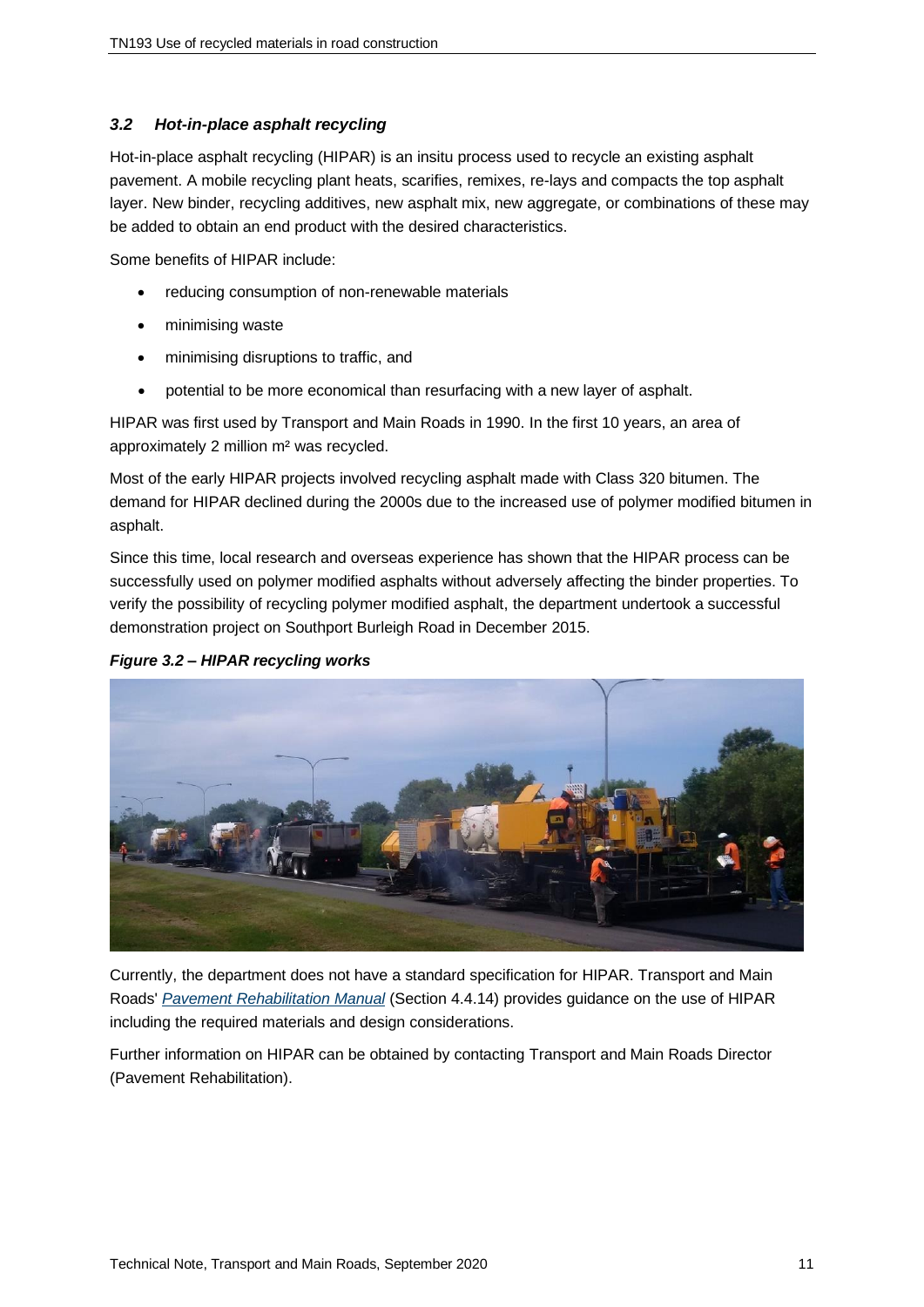# *3.3 Insitu recycling of concrete pavements*

#### **3.3.1 Rubblisation**

Rubblisation is a method used to rehabilitate and recycle existing concrete pavements by completely fracturing the existing concrete pavement into small, interlocking pieces. The rubblised pieces are then rolled to compact them firmly on the underlying pavement layer. A thick asphalt overlay is then applied over the rubblised pavement.

If required, the rubblised pavement can be removed for further processing prior to reuse.

*Figure 3.3.1 – Rubblisation works*



#### **3.3.2 Crack & seat**

The 'crack & seat' process involves fracturing existing concrete pavements at regular spacings. The cracked pieces are then rolled to 'seat' them firmly on the underlying pavement layer. A thick asphalt overlay is then applied over the cracked and seated pavement.

Compared to rubblisation, 'crack & seat' breaks the pavement into larger segments. This requires less effort to achieve; however, if not done properly, the cracked segments may reflect through the asphalt overlay.

Both methods are intended for a concrete pavement with a substantial number of fault cracks, a significant loss of load transfer with associated faulting, shearing of longitudinal tie bars or any combination of these.

Currently, the department does not have a standard specification for insitu concrete pavement recycling.

Transport and Main Roads' *[Pavement Rehabilitation Manual](https://www.tmr.qld.gov.au/business-industry/Technical-standards-publications/Pavement-Rehabilitation-Manual)* (Section 4.8.2) provides guidance on the use of 'crack & seat', including the required materials and design considerations.

Further information on insitu concrete pavement recycling can be obtained by contacting Transport and Main Roads Director (Pavement Rehabilitation).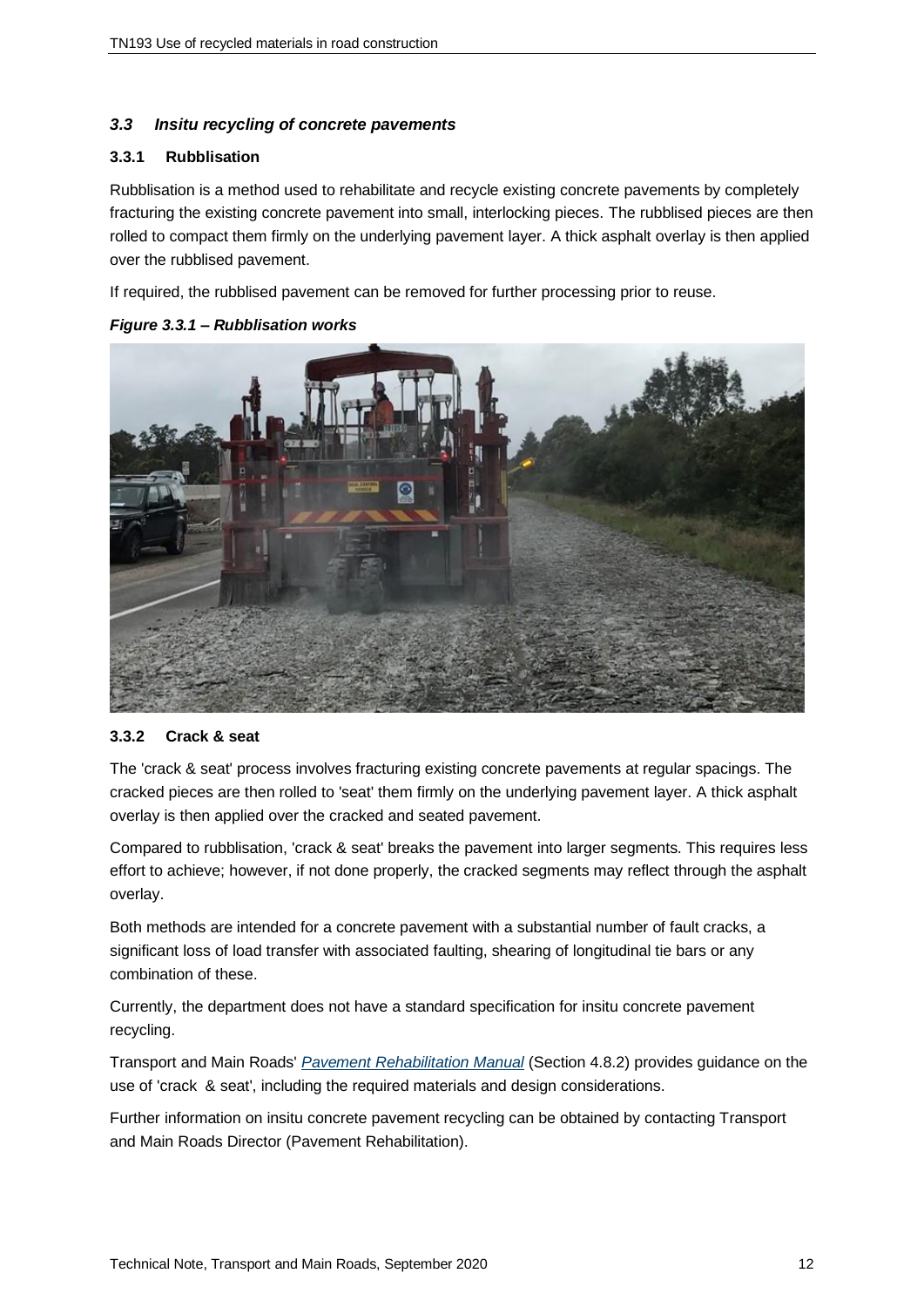*Figure 3.3.2 – Crack & seat works*



# **4 Emerging recycled materials**

The Department of Transport and Main Roads is continually researching innovative technologies and materials to construct sustainable, resilient infrastructure which benefits the environment, community, and economy. While several of the recycled materials detailed previously continue to be refined and developed through further research, new opportunities are also being explored.

A major focus with emerging recycled materials is ensuring long-term performance benefits for Queensland's roads. It is also important that these materials maintain the safety and sustainability of the environment, the community, and the workers now and in the future.